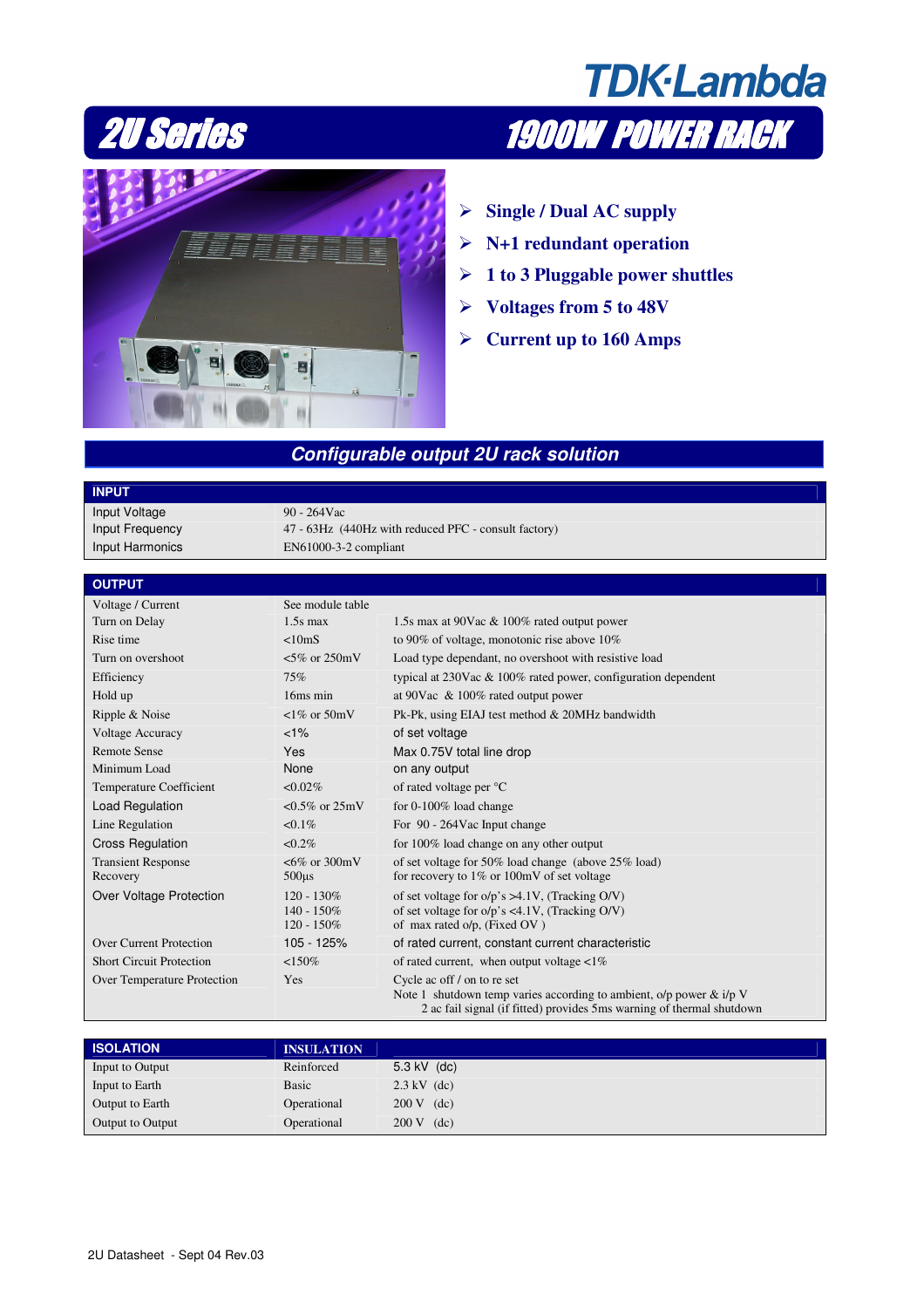|                                | <b>EMISSIONS EN50081-1 (Domestic, Commercial &amp; Light Industrial Supply)</b> |                           |
|--------------------------------|---------------------------------------------------------------------------------|---------------------------|
| <b>Radiated Electric Field</b> | EN55022                                                                         | Class A (as per CISPR.22) |
| <b>Conducted Emissions</b>     | EN55022                                                                         | Class A (as per CISPR.22) |
| <b>Conducted Harmonics</b>     | EN61000-3-2                                                                     | Compliant                 |
| Flicker                        | EN61000-3-3                                                                     | Compliant                 |

| <b>IMMUNITY EN50082-2 (Heavy Industrial Supply)</b>                                           |              |         |                                                    |   |  |
|-----------------------------------------------------------------------------------------------|--------------|---------|----------------------------------------------------|---|--|
| Electrostatic Discharge                                                                       | EN61000-4-2  | Level 4 | Air discharge 15kV<br>Contact discharge 8kV        | B |  |
| Electro Magnetic Field                                                                        | EN61000-4-3  | Level 3 | (10V/m)                                            | B |  |
| Fast / Burst Transient                                                                        | EN61000-4-4  | Level 4 | (4kV, tested to 4.4kV)                             | B |  |
| Surge Immunity                                                                                | EN61000-4-5  | Level 3 | Common mode to 3.4kV<br>Differential mode to 2.4kV | B |  |
| Conducted RF Immunity                                                                         | EN61000-4-6  | Level 3 | (10V)                                              | B |  |
| Power Frequency Magnetic Field                                                                | EN61000-4-8  | Level 3 | (10A/m)                                            | B |  |
| Voltage Dips, Variations, Interuptions                                                        | EN61000-4-11 | Pass    |                                                    | B |  |
| * Criteria B is transient degradation or loss of performance or function, below specification |              |         |                                                    |   |  |

| <b>SAFETY COMPLIANCE</b>                         |                                         |                   |  |
|--------------------------------------------------|-----------------------------------------|-------------------|--|
|                                                  | <b>Date</b>                             | <b>Amendments</b> |  |
| EN 60950-1                                       | 2001                                    |                   |  |
| UL 60950-1                                       | 2003                                    |                   |  |
| CSA 22.2 No 60950-1                              | 2003                                    |                   |  |
| IEC 60950-1*                                     | 2001                                    |                   |  |
| EN 60601-1                                       |                                         |                   |  |
| UL 2601-1                                        | 1997 Ed2                                | A2:1999           |  |
| IEC 60601-1                                      | 1988                                    | A1:1991, A2:1995  |  |
| EN 61010-1                                       | 1993                                    |                   |  |
| UL 3101-1                                        | 1993 Ed1                                |                   |  |
| IEC 61010-1                                      | 1990                                    | A1:1992, A2:1995  |  |
| <b>CE Mark</b>                                   | LV Directive 73/23/EEC (EN60950-1:2001) |                   |  |
| * CB certificate and Report available on request |                                         |                   |  |

| <b>ENVIRONMENT</b>    |                                                                                                                                                                        |  |  |  |
|-----------------------|------------------------------------------------------------------------------------------------------------------------------------------------------------------------|--|--|--|
| Temperature           | 0 to 50 °C operational, -40 °C to 85 °C storage (max 12 months)                                                                                                        |  |  |  |
| Derating              | 50 to 65 $\degree$ C derate each output by 2.5% per $\degree$ C                                                                                                        |  |  |  |
| Low Temperature Start | $-20^{\circ}$ C                                                                                                                                                        |  |  |  |
| Humidity              | 5 - 95% RH non condensing                                                                                                                                              |  |  |  |
| Shock                 | $+$ / - 3 x 20G shocks in each plane, total 18 shocks<br>20G shock = $11ms (+/-0.5ms)$ , half sine<br>Conforms to EN60068-2-7, IEC68-2-27, IEC68-2-47, JIS C0041-1987. |  |  |  |
| Vibration             | Sweep Test = 10 cycles, 10 - 500 - 10Hz at 2G, plus Resonance search<br>Endurance $= 2$ hours at resonance in each plane<br>Conforms to EN60068-2-6, IEC68-2-6         |  |  |  |
| Altitude              | 3,000 metres operational, (15,000 metres non operational)                                                                                                              |  |  |  |
| Pollution             | Degree 2, Material group 3                                                                                                                                             |  |  |  |
| IP Rating             | IP10                                                                                                                                                                   |  |  |  |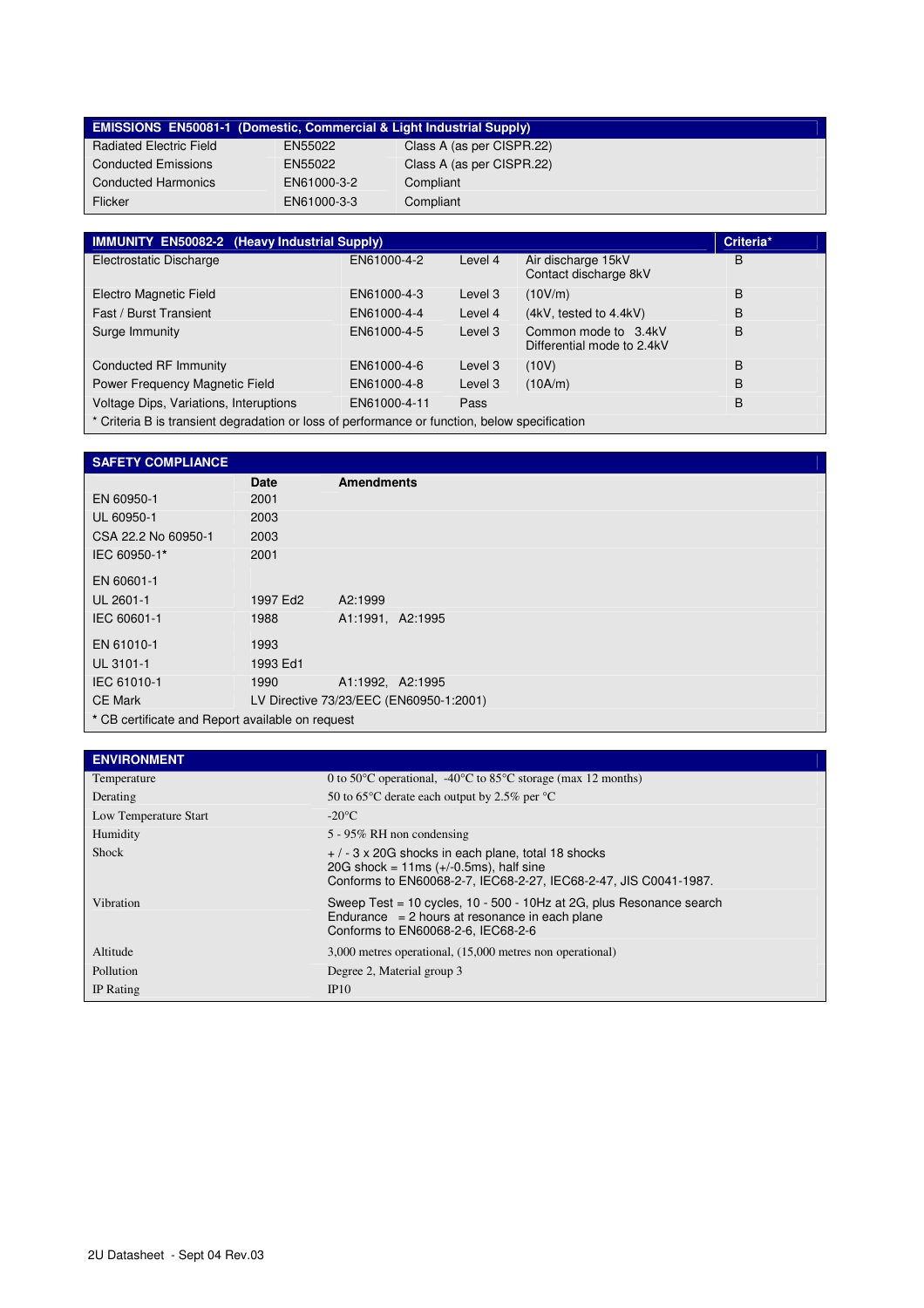| <b>Output</b><br><b>Ratings</b> |                         |                                    |                                                |                             |                       |
|---------------------------------|-------------------------|------------------------------------|------------------------------------------------|-----------------------------|-----------------------|
| Output<br>Voltage               | <b>Adjustment Range</b> | <b>Number of</b><br><b>Outputs</b> | <b>Maximum</b><br><b>Current per</b><br>output | <b>Maximum Output Power</b> | Part<br><b>Number</b> |
|                                 |                         | $\mathbf{1}$                       | 81 A                                           | 600 W                       | 2U1-5N                |
|                                 |                         | $\overline{2}$                     | 81 A                                           | 1200 W                      | 2U2-5N                |
| 5V                              | $3.8V -$<br>7.45V       | $\overline{3}$                     | 81 A                                           | 1800 W                      | 2U3-5N                |
|                                 |                         | $\overline{1}$                     | $162 A$ (81A for N+1)                          | 1200 W                      | 2U2-5P                |
|                                 |                         | $\mathbf{1}$                       | 243 A (162A for N+1)                           | $1800\ \rm{W}$              | 2U3-5P                |
|                                 |                         | $\overline{1}$                     | 51A                                            | 612W                        | 2U1-12N               |
|                                 |                         | $\overline{2}$                     | 51 A                                           | 1224 W                      | 2U2-12N               |
| 12V                             | $7.6V - 15.1V$          | $\overline{3}$                     | 51A                                            | 1836 W                      | 2U3-12N               |
|                                 |                         | $\mathbf{1}$                       | $102 A$ (51A for N+1)                          | 1224 W                      | 2U2-12P               |
|                                 |                         | $\mathbf{1}$                       | 153 A (102A for N+1)                           | 1836 W                      | 2U3-12P               |
|                                 |                         | $\mathbf{1}$                       | 25 A                                           | 630 W                       | 2U1-24N               |
| 24V                             |                         | $\overline{2}$                     | 25A                                            | 1260 W                      | 2U2-24N               |
|                                 | $24.0V -$<br>27.3V      | $\overline{\mathbf{3}}$            | 25 A                                           | 1890 W                      | 2U3-24N               |
|                                 |                         | $\mathbf{1}$                       | $50A(25A for N+1)$                             | 1260 W                      | 2U2-24P               |
|                                 |                         | $\mathbf{1}$                       | $75 A$ (50A for N+1)                           | 1890 W                      | 2U3-24P               |
| 28V                             |                         | $\mathbf{1}$                       | 22.5 A                                         | 630 W                       | 2U1-28N               |
|                                 |                         | $\overline{2}$                     | 22.5A                                          | 1260 W                      | 2U2-28N               |
|                                 | $16.0V - 32.3V$         | $\overline{3}$                     | $22.5\overline{A}$                             | 1890 W                      | 2U3-28N               |
|                                 |                         | $\mathbf{1}$                       | $\overline{45}$ A (22.5A for N+1)              | 1260 W                      | 2U2-28P               |
|                                 |                         | $\mathbf{1}$                       | $77.5 A$ (45A for N+1)                         | 1890 W                      | 2U3-28P               |
| 48V                             |                         | $\mathbf{1}$                       | 13 A                                           | 630 W                       | 2U1-48N               |
|                                 |                         | $\overline{2}$                     | 13 A                                           | 1260 W                      | 2U2-48N               |
|                                 | $42.0V -$<br>55.1V      | $\overline{3}$                     | 13A                                            | 1890W                       | 2U3-48N               |
|                                 |                         | $\mathbf{1}$                       | $26A(13A for N+1)$                             | 1260 W                      | 2U2-48P               |
|                                 |                         | $\mathbf{1}$                       | 39 A (26A for N+1)                             | 1890 W                      | 2U3-48P               |